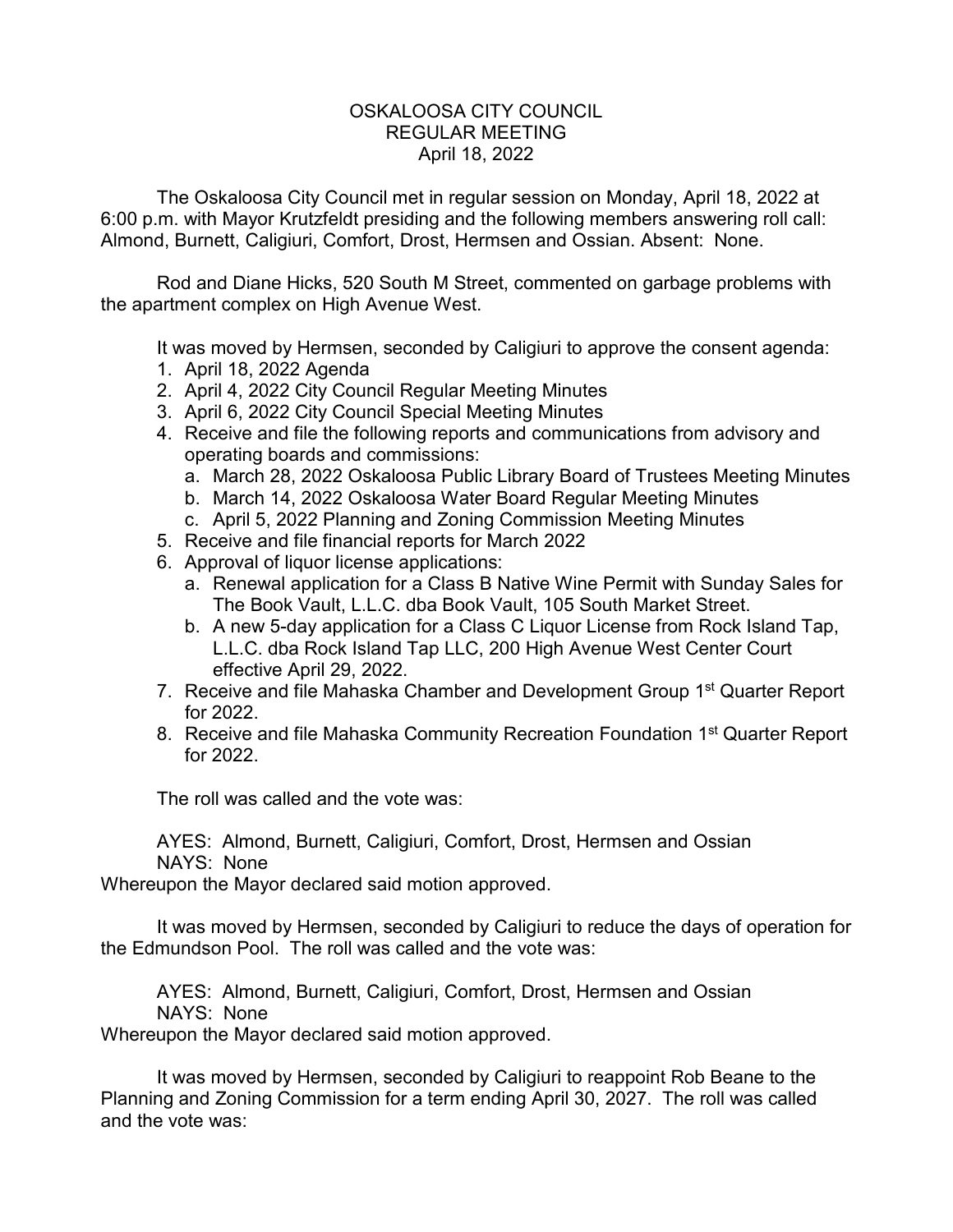AYES: Almond, Burnett, Caligiuri, Comfort, Drost, Hermsen and Ossian NAYS: None

Whereupon the Mayor declared said motion approved.

Hermsen introduced Resolution No. 22-04-49 entitled "RESOLUTION APPROVING THE DISPOSAL OF SURPLUS CITY-OWNED EQUIPMENT" and moved its approval. Caligiuri seconded the motion. The roll was called and the vote was:

AYES: Almond, Burnett, Caligiuri, Comfort, Drost, Hermsen and Ossian NAYS: None

Whereupon the Mayor declared said resolution duly adopted.

Hermsen introduced Resolution No. 22-04-50 entitled "RESOLUTION AFFIRMING A CONTRACT WITH BLOMMER'S CONSTRUCTION, INC. TO COMPLETE THE IMPROVEMENTS FOR THE NORTH 7TH STREET PAVEMENT PROJECT" and moved its approval. Caligiuri seconded the motion. The roll was called and the vote was:

AYES: Almond, Burnett, Caligiuri, Comfort, Drost, Hermsen and Ossian NAYS: None

Whereupon the Mayor declared said resolution duly adopted.

The Mayor announced this is the time and place for the public hearing to authorize the vacation and sale of the 120 foot by 16.5 foot section of the east-west alley adjacent to 207 South 3<sup>rd</sup> Street. There were no oral or written comments received. The Mayor declared said hearing closed.

Caligiuri introduced Resolution No. 22-04-51 entitled "RESOLUTION AUTHORIZING THE VACATION AND SALE OF THE 120 FOOT BY 16.5 FOOT SECTION OF THE EAST-WEST ALLEY ADJACENT TO 207 SOUTH 3RD STREET" and moved its approval. Drost seconded the motion. The roll was called and the vote was:

AYES: Almond, Burnett, Caligiuri, Comfort, Drost, Hermsen and Ossian NAYS: None

Whereupon the Mayor declared said resolution duly adopted.

The Mayor announced this is the time and place for the public hearing levying a special assessment against private property for snow removal by the city of Oskaloosa, Iowa in accordance with Section 12.12 of the city code of the city of Oskaloosa, Iowa. There were no oral or written comments received. The Mayor declared said hearing closed.

Comfort introduced Resolution No. 22-04-52 entitled "RESOLUTION LEVYING A SPECIAL ASSESSMENT AGAINST PRIVATE PROPERTY FOR SNOW REMOVAL BY THE CITY OF OSKALOOSA, IOWA IN ACCORDANCE WITH SECTION 12.12 OF THE CITY CODE OF THE CITY OF OSKALOOSA, IOWA" and moved its approval. Almond seconded the motion. The roll was called and the vote was: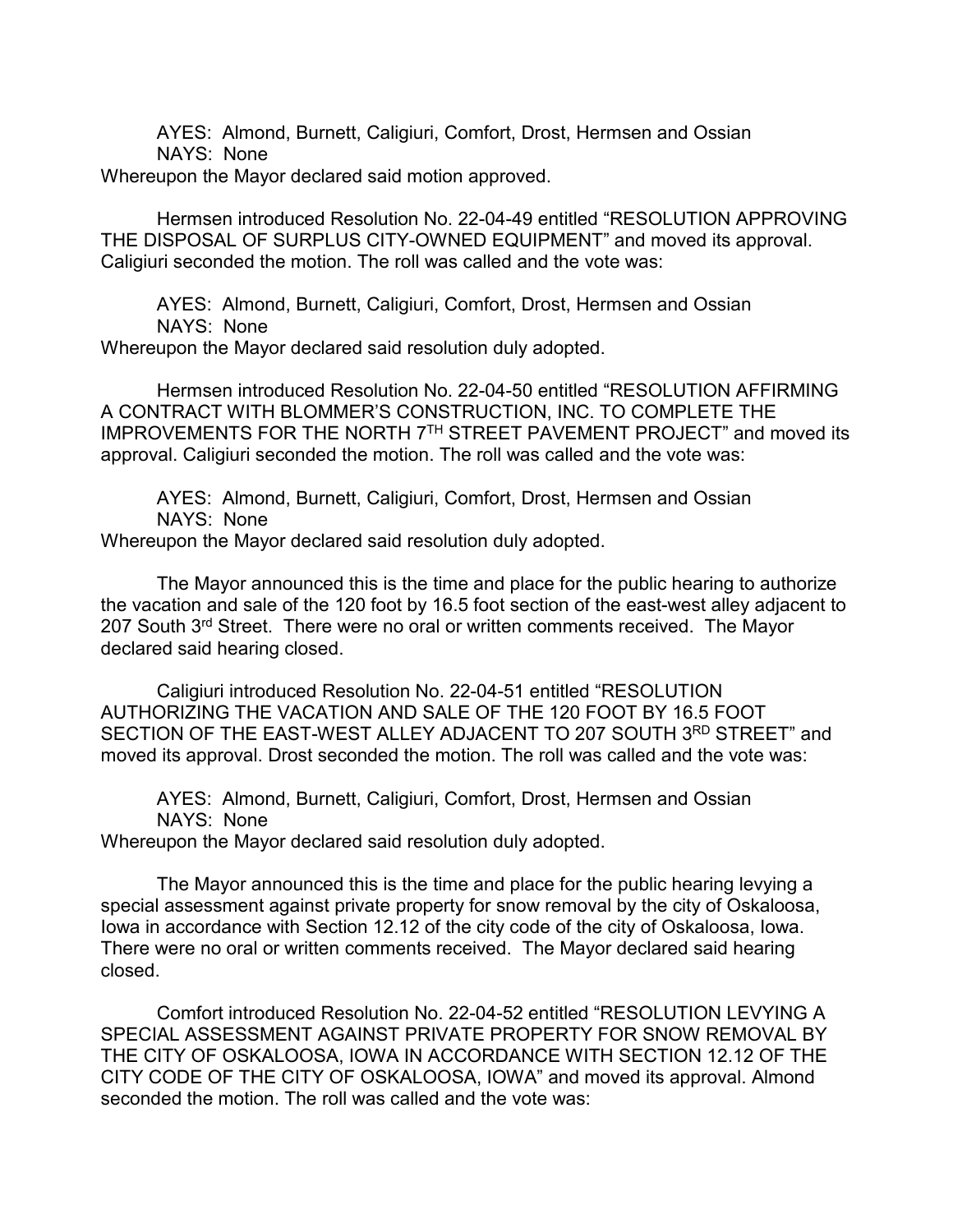AYES: Almond, Burnett, Caligiuri, Comfort, Drost, Hermsen and Ossian NAYS: None

Whereupon the Mayor declared said resolution duly adopted.

The Mayor announced this is the time and place for the public hearing accepting the bid and approving conveyance of city-owned property located adjacent to 433 North 6<sup>th</sup> Street to Anthony & Diane Erwin for \$500. There were no oral or written comments received. The Mayor declared said hearing closed.

Hermsen introduced Resolution No. 22-04-53 entitled "RESOLUTION ACCEPTING THE BID AND APPROVING CONVEYANCE OF CITY-OWNED PROPERTY LOCATED ADJACENT TO 433 NORTH 6TH STREET TO ANTHONY & DIANE ERWIN FOR \$500" and moved its approval. Drost seconded the motion. The roll was called and the vote was:

AYES: Almond, Burnett, Caligiuri, Comfort, Drost, Hermsen and Ossian NAYS: None

Whereupon the Mayor declared said resolution duly adopted.

It was moved by Comfort, seconded by Caligiuri to reject an offer from Robinson Outdoor for a perpetual easement to build a digital billboard on city-owned property located at 204 North C Street. The roll was called and the vote was:

AYES: Almond, Burnett, Caligiuri, Comfort, Drost, Hermsen and Ossian NAYS: None

Whereupon the Mayor declared said motion approved.

Burnett introduced Resolution No. 22-04-54 entitled "RESOLUTION APPROVING AND AUTHORIZING THE APPLICATION FOR A STATE OF IOWA REVITALIZE IOWA'S SOUND ECONOMY GRANT FOR THE US 63 – IA 23 CONNECTOR PROJECT" and moved its approval. Hermsen seconded the motion. The roll was called and the vote was:

AYES: Almond, Burnett, Caligiuri, Comfort, Drost, Hermsen and Ossian NAYS: None

Whereupon the Mayor declared said resolution duly adopted.

It was moved by Caligiuri, seconded by Ossian to approve payment of \$17,902.29 to SVPA for services completed on the Early Childhood Education and Recreation Center. The roll was called and the vote was:

AYES: Almond, Burnett, Caligiuri, Comfort, Drost, Hermsen and Ossian NAYS: None

Whereupon the Mayor declared said motion approved.

It was moved by Almond, seconded by Caligiuri to approve payment of \$3,500.00 to Helm Mechanical for services completed on the Early Childhood Education and Recreation Center. The roll was called and the vote was:

AYES: Almond, Burnett, Caligiuri, Comfort, Drost, Hermsen and Ossian